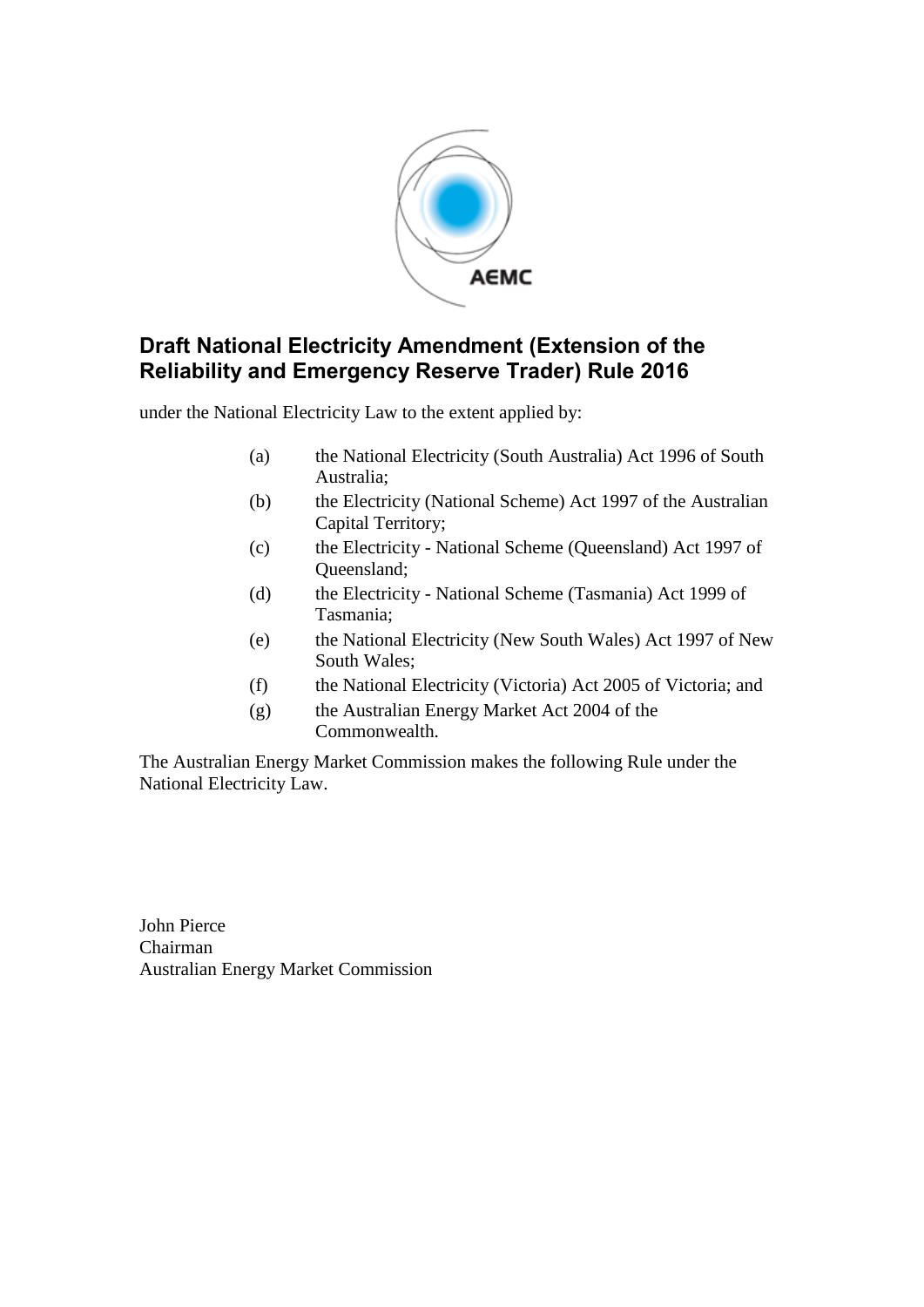# **Draft National Electricity Amendment (Extension of the Reliability and Emergency Reserve Trader) Rule 2016**

# **1 Title of Rule**

This Rule is the *Draft National Electricity Amendment (Extension of the Reliability and Emergency Reserve Trader) Rule 2016*.

# **2 Commencement**

Schedules 1 and 3 commence operation on [COMMENCEMENT\_DATE - on or before 30 June 2016].

Schedule 2 commences operation on [1 July 2017]

# <span id="page-1-0"></span>**3 Amendment of the National Electricity Rules**

The National Electricity Rules are amended as set out in [Schedule 1.](#page-2-0)

# <span id="page-1-1"></span>**4 Amendment of the National Electricity Rules**

The National Electricity Rules are amended as set out in [Schedule 2.](#page-3-0)

# <span id="page-1-2"></span>**5 Savings and Transitional Amendments to the National Electricity Rules**

The National Electricity Rules are amended as set out in [Schedule 3.](#page-4-0)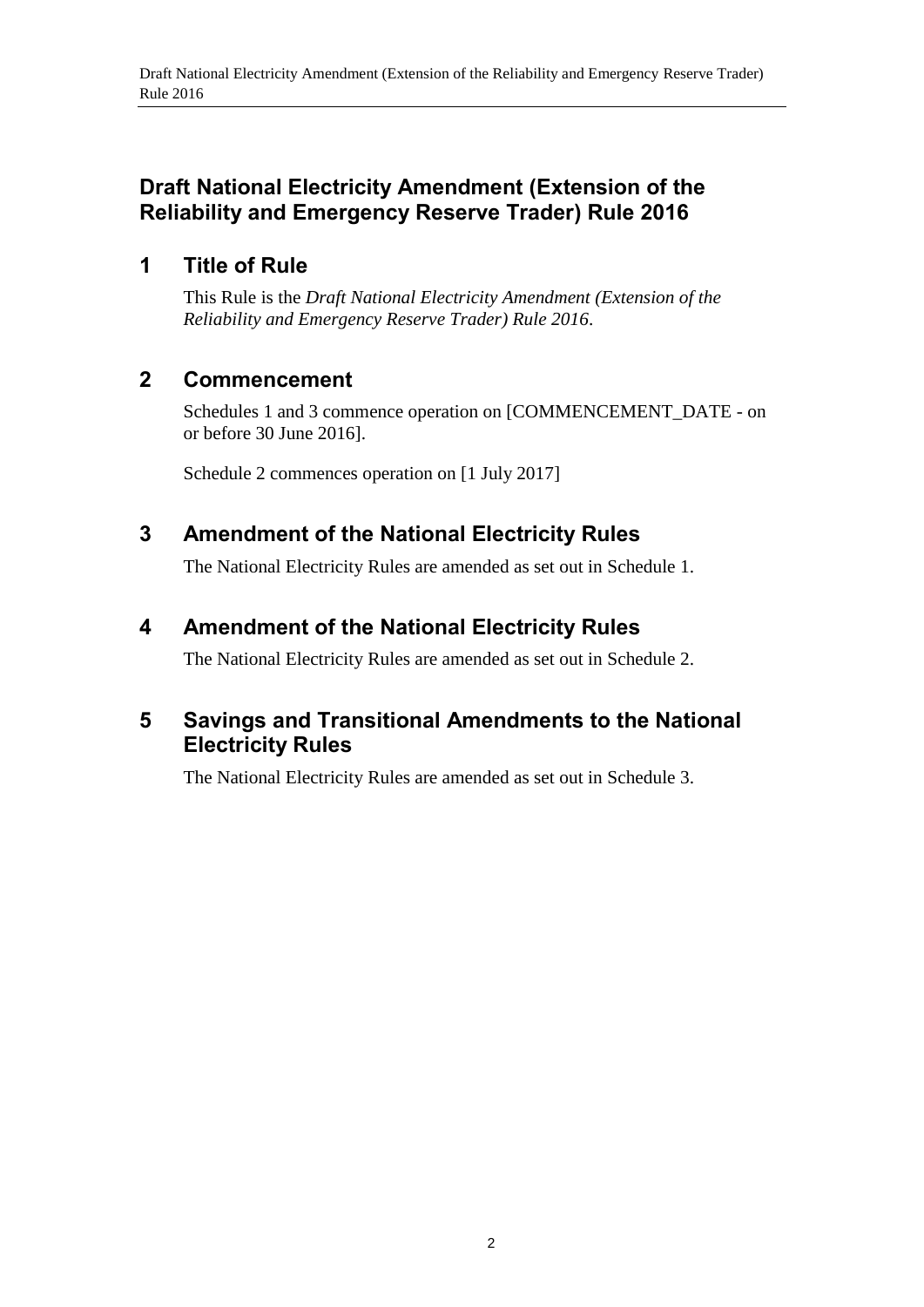## <span id="page-2-0"></span>**Schedule 1 Amendment to the National Electricity Rules**

[\(Clause 3\)](#page-1-0)

# **[1] Repeal of uncommenced provisions of the National Electricity Amendment (Expiry of Reliability and Emergency Reserve Trader) Rule 2012 No.1**

Schedules 2 and 3 of the National Electricity Amendment (Expiry of Reliability and Emergency Reserve Trader) Rule 2012 No.1 are repealed.

### **Note: Repeal of uncommenced provisions**

Under Schedule 1 of the National Electricity Amendment (Expiry of Reliability and Emergency Reserve Trader) Rule 2012 No.1, clause 3.20.1 was amended so that the RERT provisions in rule 3.20 expire on 30 June 2016. Schedule 2 of that Amending Rule provided for the omission of the provisions of rule 3.20 and all RERT-related provisions of the National Electricity Rules (NER) with effect from the expiry date. The effect of item 1 above is that the current RERT provisions in rule 3.20 (other than as amended in item 2 below and Schedule 2 of this draft Amending Rule) and other RERT-related provisions in the NER are retained.

## **[2] Clause 3.20.1 Expiry of reliability and emergency reserve trader**

Omit clause 3.20.1, including the heading, substitute "**[Deleted]**".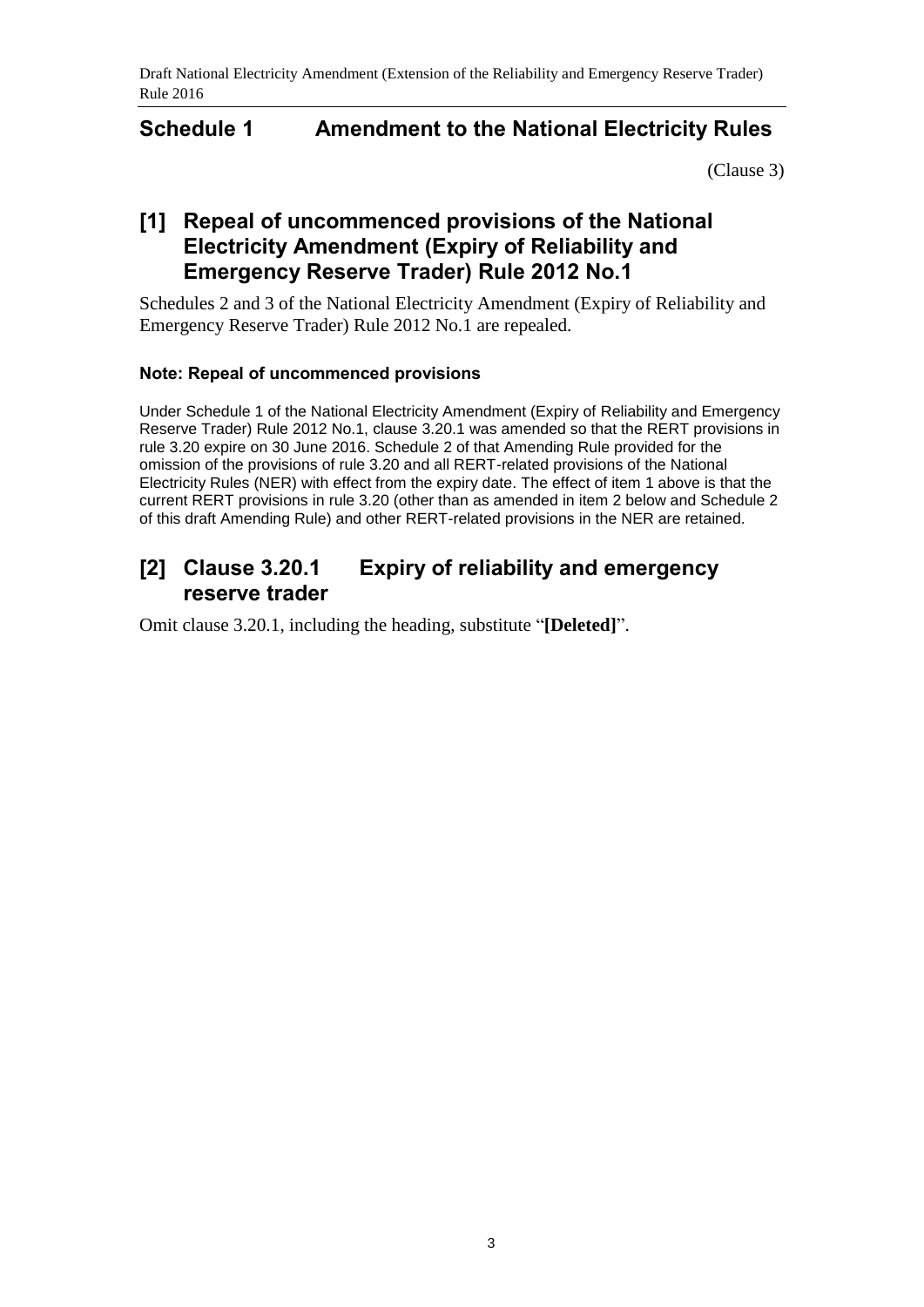# <span id="page-3-0"></span>**Schedule 2 Amendment to the National Electricity Rules**

[\(Clause 4\)](#page-1-1)

## **[1] Clause 3.20.3 Reserve contracts**

In clause 3.20.3(d), omit "nine months" and substitute "10 weeks".

# **[2] Clause 3.20.8 RERT Guidelines**

In clause 3.20.8(a)(4A), omit "long, medium and short notice situations as described" and substitute "different notice situations specified".